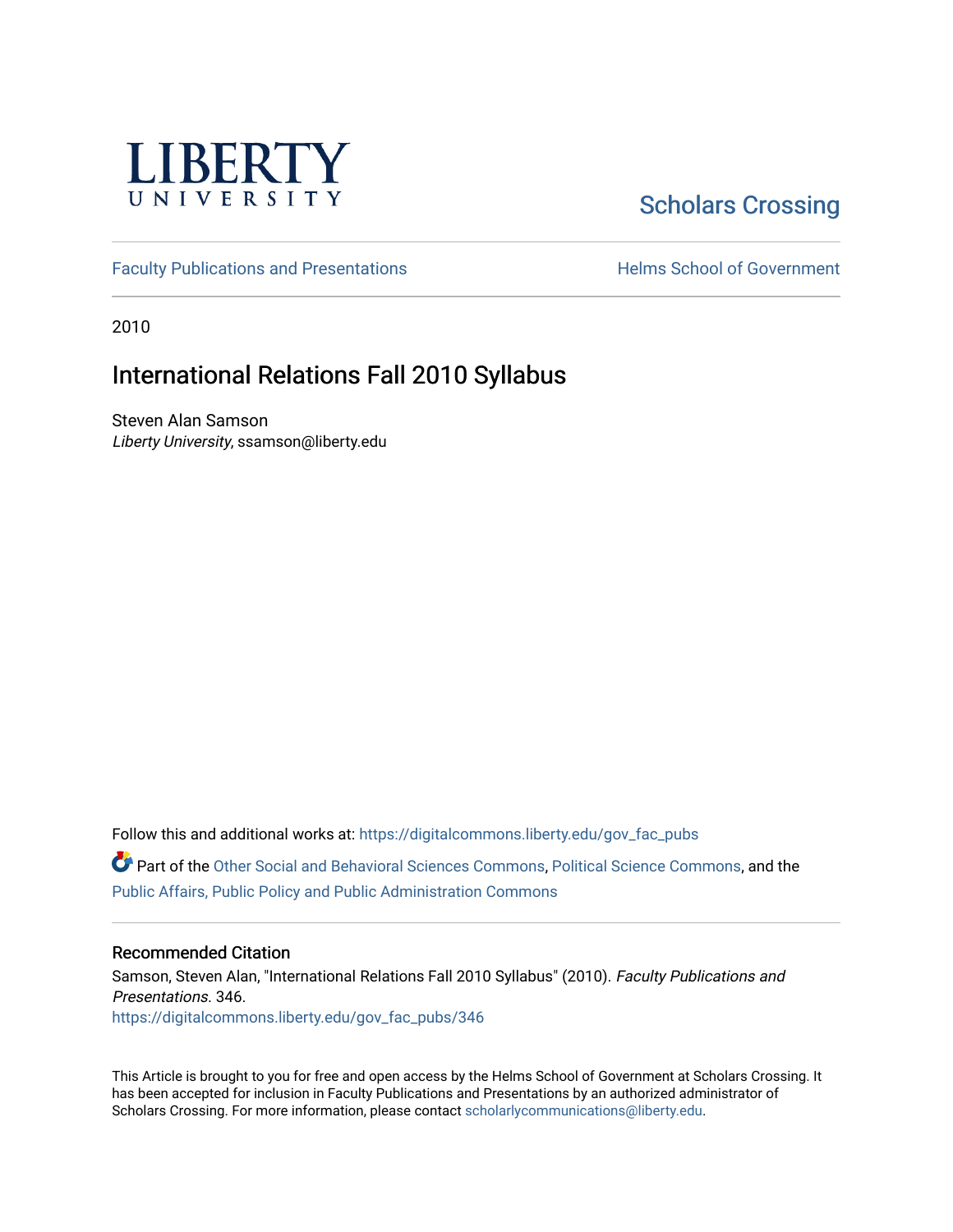### **LIBERTY UNIVERSITY Helms School of Government GOVT 340 – INTERNATIONAL RELATIONS Autumn Semester 2010**

**Dr. Steven Alan Samson** [ssamson@liberty.edu](mailto:ssamson@liberty.edu) 434-592-3689 SLAB 133 **Office Hours** MWF 13:45-15:35, TR 14:00-16:00; and by appointment

- **I. Course Description** Techniques for managing and resolving conflict in international relations. Emphasis is on current international issues like U.S. arms policy and U.S. policy in the Middle East.
- **II. Rationale** This junior level course is designed to encourage students to apply a Biblical Christian worldview and a limited government/free market philosophy to a study of the relations between sovereign states and other international actors, such as intergovernmental organizations (IGOs) such as the United Nations and nongovernmental organizations (NGOs) such as the International Red Cross. Special attention will be given to the causes of war, security and peace issues, and the operation of the international political economy.

# **II. Prerequisite Statement** GOVT 200, GOVT 210, or GOVT 220

It is the student's responsibility to make up any prerequisite deficiencies, as stated in the Liberty University Catalog, which would prevent the successful completion of this course.

# **IV. Materials List**

Each required book and/or reading will be represented on one or more tests as shown on the Class Schedule. The Nye, Mosher, Mead, and Gold texts are noted on the Class Schedule by an abbreviation:  $N. 1 = Nye$ , chapter 1.

## **Required**:

Bolton, John R. How Barack Obama Is Endangering Our National Sovereignty. Encounter Broadside no. 11. New York: Encounter Books, 2010. [B]

- Gold, Dore. The Tower of Babble: How the United Nations Has Fueled Global Chaos. New York: Crown Forum, 2004 [G. 1-5, 9]
- Mosher, Steven W. Hegemon: China's Plan to Dominate Asia and the World. San Francisco: Encounter Books, 2000 [H. Preface-7]

Nye, Joseph S., Jr. Understanding International Conflicts: An Introduction to Theory and History, 6th ed. New York: Pearson/Longman, 2006 [N. 1-9]

Samson, Steven. International Relations GOVT 340 [S.]

# **Optional**:

Mead, Walter Russell. Power, Terror, Peace, and War: America's Grand Strategy in a World at Risk. New York: Alfred A. Knopf, 2004 [M. 1-5]. Study aids on Blackboard. Objective test available as a substitute for one regular test.

# **Collateral**:

These are additional readings especially for honors students and those who wish to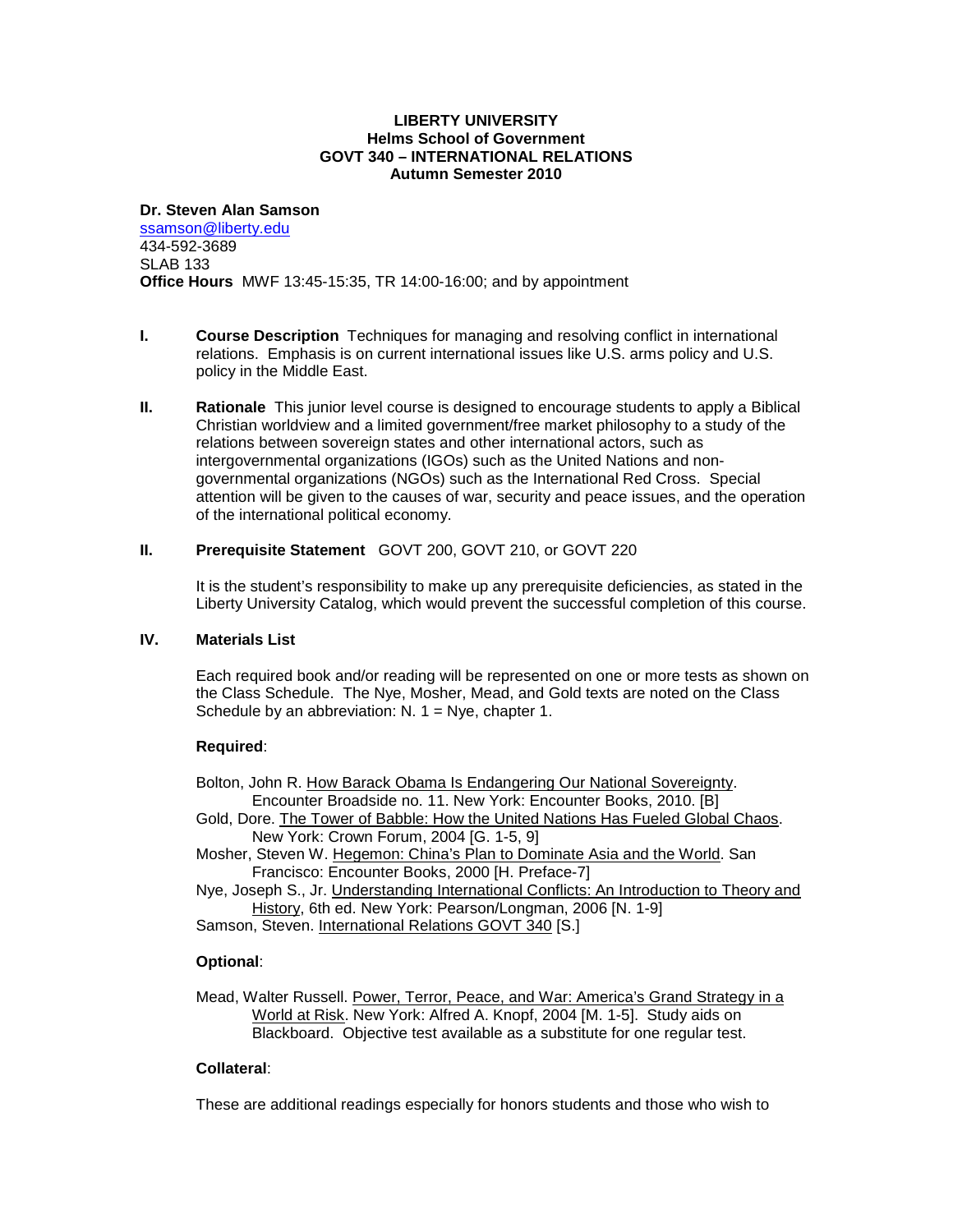explore a topic in greater depth.

## **Newspapers**:

Internet Public Library:<http://www.ipl.org/div/news/> (newspaper links by country) Newseum: Today's Front Pages: <http://www.newseum.org/todaysfrontpages/flash/> See Bibliography

# **Obiter Dicta and Study Guides**

[http://works.bepress.com/steven\\_samson/](http://works.bepress.com/steven_samson/)

# **V. Learning Outcomes**

- 1. Students will memorize and apply a variety of social science concepts and analytical tools to the study of international relations.
- 2. Students will recognize and be able to locate approximately 170 countries on outline maps.
- 3. Students will distinguish competing approaches to and schools of thought within the academic discipline of international relations.
- 4. Students will appraise key actors, events, and strategic factors at the systems, state, and individual levels of analysis related to the practice of international relations.
- 5. Students will compare the history, geography, economies, governing institutions, and political behavior of contemporary nations, states, and international entities as major factors that shape international decision-making.
- 6. Students will demonstrate their knowledge and comprehension of the readings, lectures, and study aids through a series of objective tests and essay questions.
- 7. Students will thereby become better equipped to understand, participate in, and evaluate international political processes.

# **VI. Assignments/Requirements**

- 1. **Reading**: Each student is responsible for completing reading assignments **prior** to class. The emphasis is on close and careful reading of the texts. Keeping a loose leaf notebook of class materials is highly recommended, as is bringing the workbook to class. **Collateral reading** is for honors students, graduate students, and others who are interested.
- 2. **Workbook** Purchase of the workbook is **mandatory**. Chapter outlines provide a summary of the structure and important points. Review items are related to specific test questions. Study questions are designed to help stimulate analysis. Bold-print calls attention to key concepts. Bracketed words, phrases, and sentences are inserted into the text to provide definitions, translations, contexts, and/or commentary. All of the readings and study aids are designed to elicit the learning outcomes described above.
- 3. **Class Participation** is an essential part of class. Textbook chapters, collateral readings, and current events will be the subject of class commentary and discussions. It is recommended that students follow [http://www.stratfor.com/,](http://www.stratfor.com/) particularly George Friedman's analyses, and [http://www.atimes.com/,](http://www.atimes.com/) particularly the pieces by David P. Goldman, a.k.a. "Spengler." The full Stratfor service is obtainable on campus through the library's database links under S. Students should come prepared to discuss textbook readings as well as current events. If students wish to have more discussion and less lecture, they should come prepared with articles to share, especially after we complete the Nye textbook.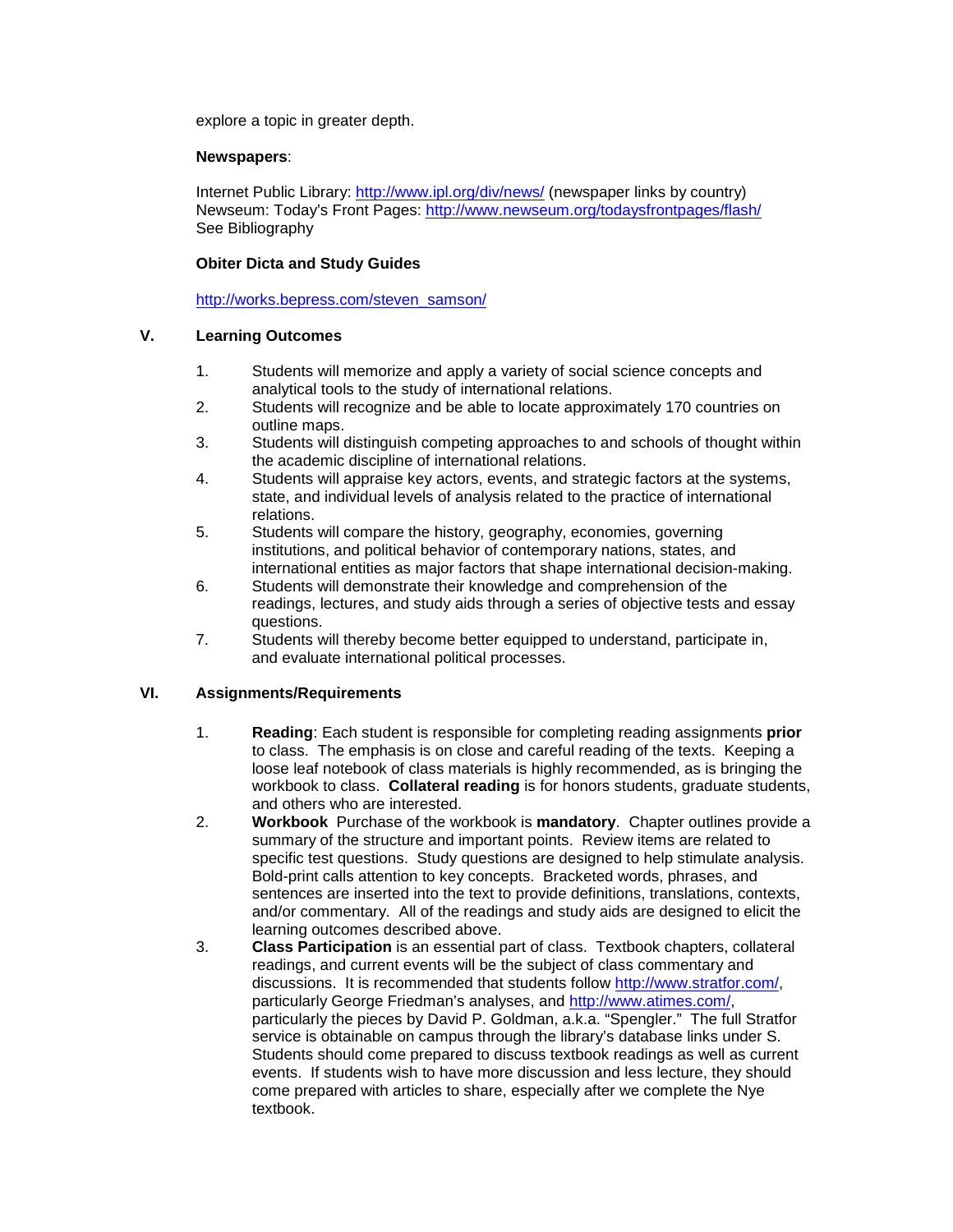# **VII. Grading Policies**

- 1. **Tests** (840 points): a) Students will be tested on the lecture and reading material through a series of seven regular tests and a comprehensive final exam composed of test questions from the first six tests. b) At least seven regular tests, including the final exam, must be completed in order to complete the course. The final exam score will replace the lowest test score. If the final exam score is the lowest, the next lowest score will be dropped instead. c) The final grade will be calculated on the combined total of seven recorded test scores, including the final exam, plus the map test score. d) In preparing for objective tests, please note the **review** section for the readings. The major readings in the workbook, those posted on Blackboard, and those linked to the syllabus have review sections at the end of the study aids for each reading or chapter. Each review item represents a specific question that may be on the test (and most likely will be on the test). e) One short essay each will be required on the second, fourth, and sixth tests, and be optional on the final exam. Essay topics will be posted about a week in advance of each test. The questions will be drawn primarily from designated short readings (posted on Blackboard or on the syllabus). They are noted under **Short Essay** for each particular test. f) Tests **must** be taken at the scheduled date and time in the scheduled classroom. In **exceptional** cases – due to an excused university event, documented illness or family emergency – special arrangements must be made with the department secretary within two days of returning to class. g) Students who participate in University-sponsored events that conflict with the test schedule may make arrangements with the department secretary to take the test at the Testing Center early or, **only** if necessary, within two days of returning to class. h) Tests that have been missed due to absence or tardiness must normally be made up during the final exam period (but such make-ups are strictly limited to **one**). i) It is always wise to check Blackboard or e-mail for possible schedule changes.
- 2. A **world map test** (160 points) is scheduled for Friday, September 24. Students will identify by number 80 countries shown on a collection of four maps that will accompany the test. The raw score, ranging from 0-80 will be doubled and recorded on Gradebook. Map Exercises may be found at <http://www.ilike2learn.com/ilike2learn/africa.html>
- 3. **Test Scores and Final Grades**: a) Raw scores for the tests, including any extra points given to compensate for problematic questions and 0-3 points for short essays, will be multiplied by four and recorded in the Gradebook section of Blackboard. Raw scores for the short essays range from 0=Poor or No Answer, 1=Fair, 2=Good, and in rare cases 3=Superior. b) Each objective question worth is four points. Regular tests are composed of 35 questions (or 32 objective questions and one short essay) and are thus worth 105 points. d) Short answer points are included in the recorded score.
- 4. **Optional**: There is no extra credit, but a student may take a test on the first five chapters of *Power, Terror, Peace, and War* by Walter Russell Mead during the final exam period and substitute it for a low test score, but no more than one substitution is permitted.
- 5. Students seeking **Honors** credit should read one of the suggested books or one on the bibliography and pass a special essay and short answer test (in some cases, an objective test is available) on it at the end of the term. Honors students are also strongly encouraged to follow the **Collateral** readings, which further develop some of the major themes of the course.
- 6. **Grades**: The grading scale is 1000-900=A, 899-800=B, 799-700=C, 699-600=D, 599 and below=F.
- **VIII. Attendance Policies** a) Regular and punctual attendance is required and expected.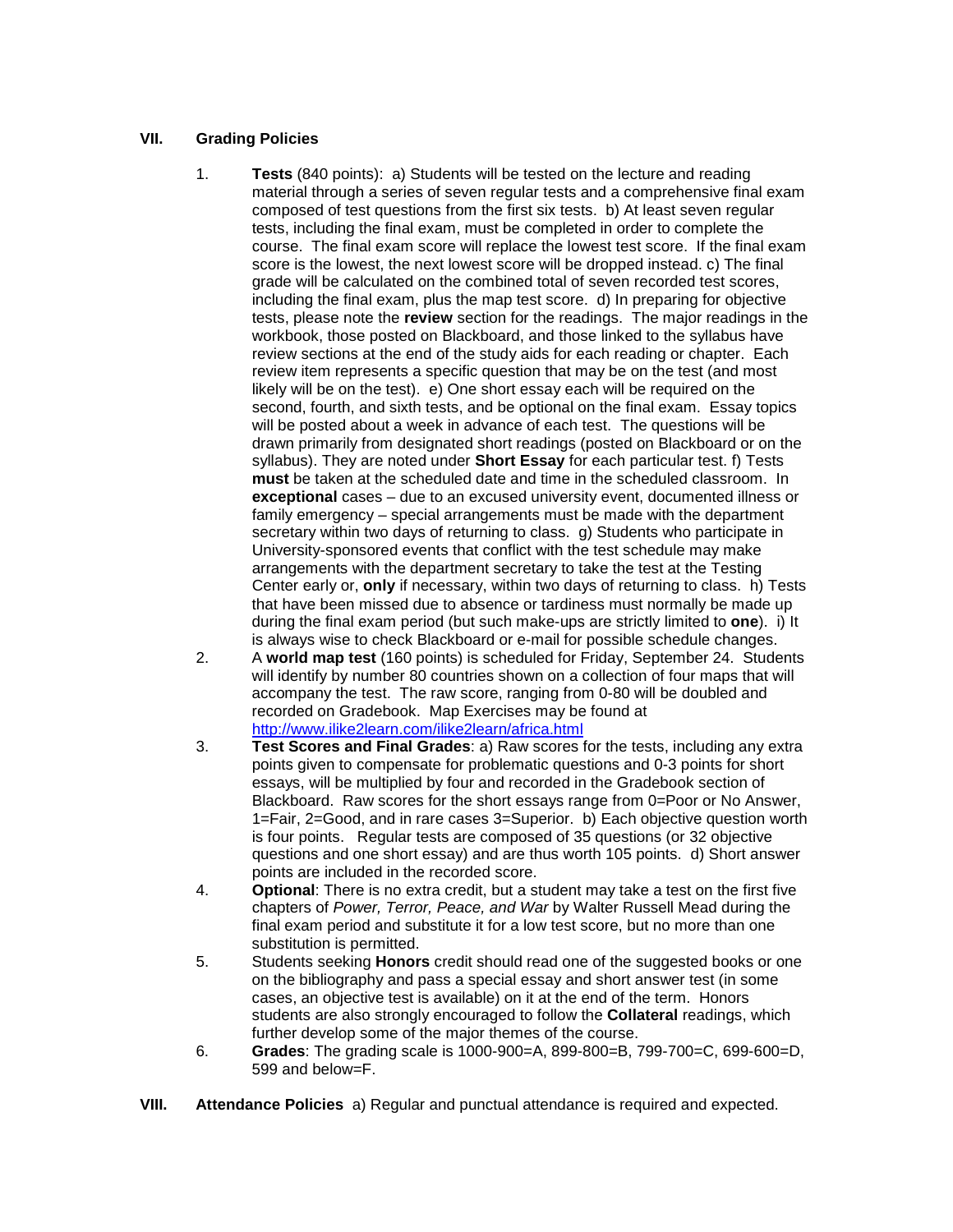Students are allotted no more than (3) unexcused absences. After these initial absences, students' scores will lowered by one letter grade for every two unexcused absences (50 points each time for classes that meet 3 times per week). b) For an excused absence, please e-mail the professor in advance each time you are to absent. Documentation **must** be provided afterwards each time. Documents will be kept on file. c) Excused absences include all Liberty University sponsored events, to include athletic competition or other provost-approved event. In addition, absences due to medical illness that are accompanied by a doctor's note will be excused. Students will **not** be penalized for excused absences. d) Students are responsible for all the material covered in all scheduled class meetings. e) A prolonged absence of three weeks without notice to the professor will result in an FN without notice. f) Three tardies will count as one absence.

NOTE: Although you may not currently be concerned about it, in the near future you will need faculty members to give letters of reference, recommendations for employment, or letters of recommendation for graduate school. Your attendance, punctuality, appearance, and attitude will be areas of interest to those requesting these letters. In addition, some of you will need a security check for your future job. Be aware that cheating and plagiarism are causes for a permanent record being placed in your student folder, which will be consulted during a background security check

## **IX. Other Policies**

#### **Dress Code**

Students are expected to come to class dressed in a manner consistent with Helms School of Government Dress Code and the Liberty Way. Failure to comply may result in being dismissed from class, and submission of the student's name to the Office of Student Conduct. For more information please visit <http://www.liberty.edu/index.cfm?PID=19739> .

#### **Honor Code**

We, the students, faculty, and staff of Liberty University, have a responsibility to uphold the moral and ethical standards of this institution and personally confront those who do not.

#### **Academic Misconduct**

Academic misconduct includes: academic dishonesty, plagiarism, and falsification. See The Liberty Way for specific definitions, penalties, and processes for reporting.

## **Disability Statement**

Students with a documented disability may contact the Office of Disability Academic Support (ODAS) in DH 2016 to make arrangements for academic accommodations. For all disability testing accommodation requests (i.e. quieter environment, extended time, oral testing, etc.) the Tutoring/Testing Center is the officially designated place for all tests administered outside of the regular classroom.

## **DROP/ADD POLICY**

A Fall/Spring course may be dropped without a grade, tuition, and fee charges within the first five days of the semester. From the sixth day until the end of the tenth week, a Fall/Spring course may be withdrawn with a grade of W or WF

## **Classroom Policies**

The inappropriate use of technology, such as cell phones, iPods, laptops, calculators, etc. in the classroom is not tolerated. Other disruptive behavior in the classroom is not tolerated. Students who engage in such misconduct will be subject the penalties and processes as written in the Liberty Way**.**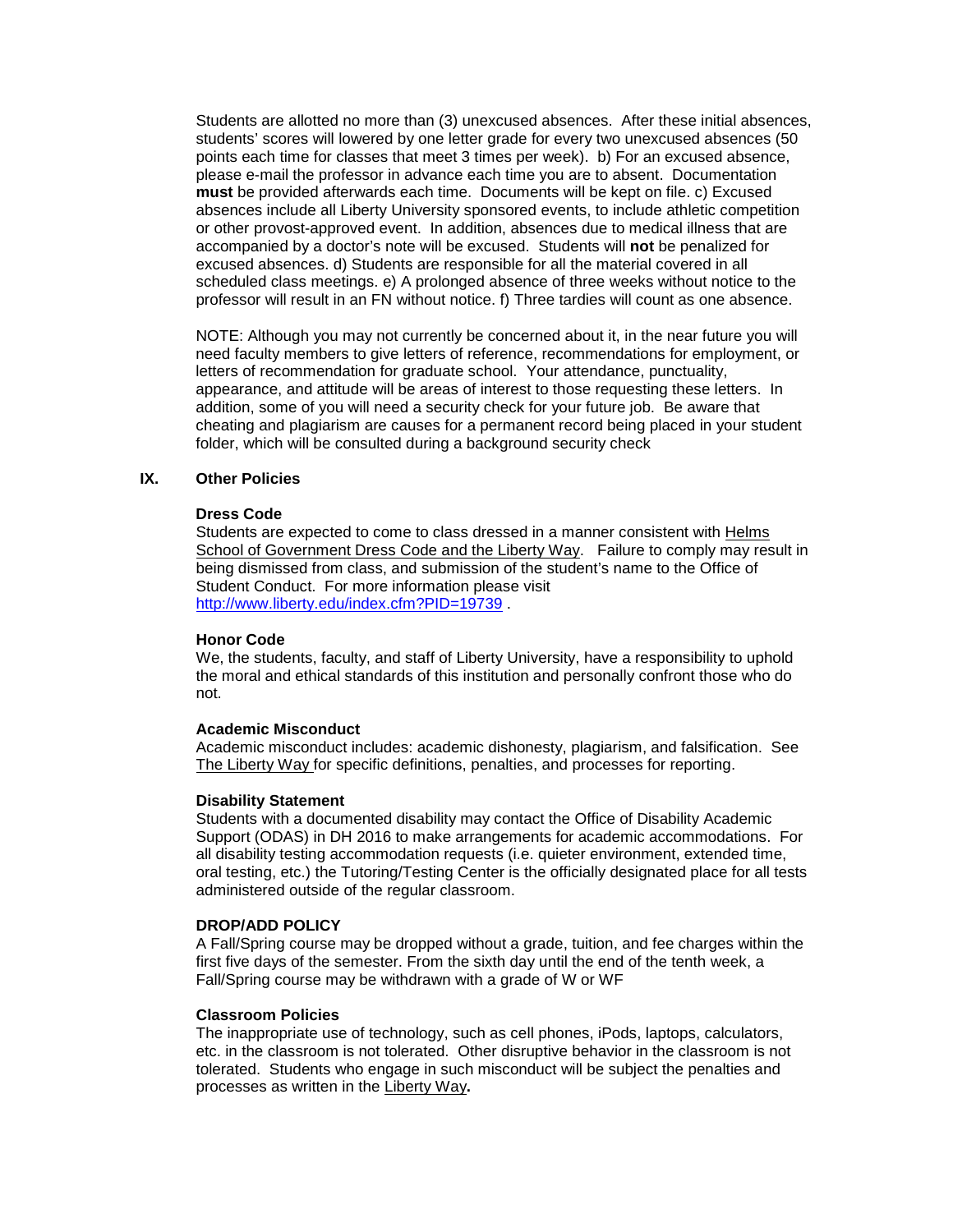Food is not permitted. Students who are not in appropriate campus attire will **not** be admitted to class. Caps may not be worn in class.

## **School Policies**

Plagiarism and Multiple Submissions of Papers:

Plagiarism is a serious offense and utilizing the work of others without proper citation is a clear violation of University policy. However, no clear directive has been established within the Helms School of Government as to the permissibility of a student submitting substantially the same paper to satisfy writing requirements in different courses. Effective spring 2007, any writing assignment required for a Helms School of Government course must be an original composition drafted specifically for the individual course. When a course requirement in an upper division course builds upon a previously researched topic, and the student desires to utilize his/her prior submission as a foundational document for the new course assignment, he/she may bring a copy of the previous paper to the current professor. The professor will review with the student the additional research and writing elements needed to complete the current assignment without violating this policy.

## Christian Service:

For those students not already involved in Christian Service, see the professor for details and other information if interested. NOTE: I have need of students who can do highly precise editing and correction of files that have been scanned using Optical Character Recognition (OCR). Good spelling and spelling skills are required.

# **X. Calendar for the Semester**

# **CLASS SCHEDULE**

(Subject to Revision)

# **Key to Readings**: **Red** = Readings for objective questions identified in **Bold**

Green = Readings posted on Blackboard Blue=Links to Readings on Internet

[S. 1-13]=Readings and/or Study Aids in workbook (sometimes multiple)

|               |    | Preliminary Reading (Readings for Objective Portion of Tests Are Marked in Bold Red): |
|---------------|----|---------------------------------------------------------------------------------------|
|               |    | John Quincy Adams: http://www.fff.org/comment/AdamsPolicy.asp                         |
|               |    | Monroe Doctrine: http://avalon.law.yale.edu/19th century/monroe.asp                   |
|               |    | S. 8 Francis Lieber on Nationalism                                                    |
|               |    | Erik von Kuehnelt-Leddihn, "Problems of a Successful American Foreign Policy"         |
|               |    | http://www.hillsdale.edu/news/imprimis/archive/issue.asp?year=1985&month=11           |
|               |    | Stephen Masty, "Among the Paynim: A Jew on Jihad"                                     |
|               |    | http://www.imaginativeconservative.org/2010/11/among-paynim-jew-on-jihad.html#more    |
| <b>August</b> |    |                                                                                       |
| Mon. 23       |    | Introduction; Bolton, pp. 1-21; Jeremy Rabkin                                         |
|               |    | http://www.nationalreview.com/comment/rabkin200503100742.asp                          |
| Wed.          | 25 | Bolton, pp. 21-45; Fouad Ajami, "A Cold-Blooded Foreign Policy?"                      |
|               |    | http://online.wsj.com/article/SB10001424052748704152804574628134281062714.html#       |
| printMode     |    |                                                                                       |
| Fri.          | 27 | N. 1; Mats Persson and Daniel Hannan                                                  |
|               |    | http://blogs.euobserver.com/persson/2010/06/30/what-made-europe-great/                |
|               |    | http://blogs.telegraph.co.uk/news/danielhannan/100045697/why-europe-rose-             |
|               |    | and-why-it-is-now-declining/                                                          |
| Mon.          | ∩ר | <b>N. 1:</b> William Anthony Hay: "An American Empire?"                               |

; william Anthony Hay: "An American I [http://www.unc.edu/depts/diplomat/archives\\_roll/2004\\_04-06/hay\\_colossus/hay\\_colossus.html](http://www.unc.edu/depts/diplomat/archives_roll/2004_04-06/hay_colossus/hay_colossus.html)

## **September**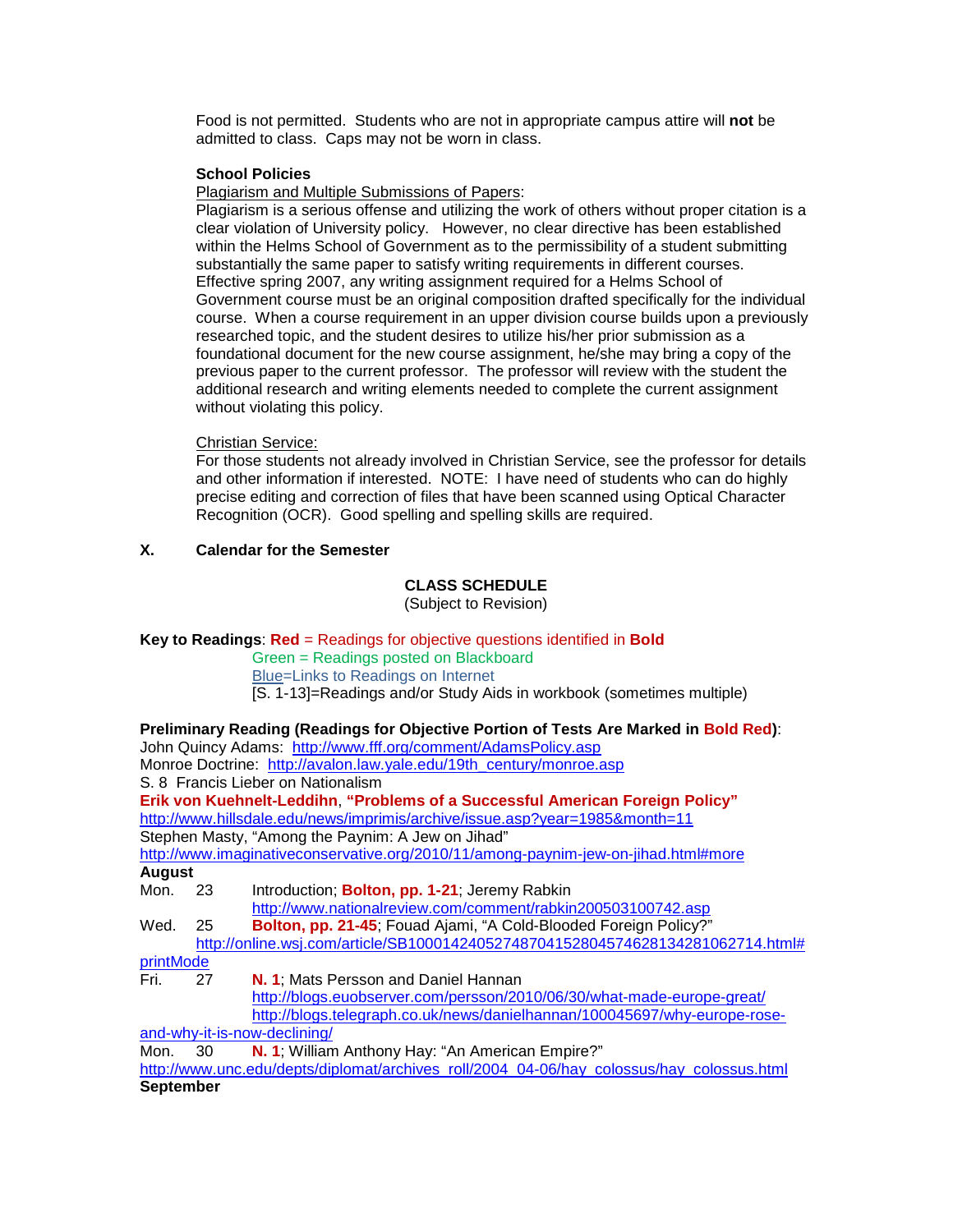| Wed.                                                                              | 1  | N. 1; Collateral: Interview with Pierre Manent:<br>http://galliawatch.blogspot.com/2007/12/reason-for-nations.html                          |  |  |  |  |
|-----------------------------------------------------------------------------------|----|---------------------------------------------------------------------------------------------------------------------------------------------|--|--|--|--|
| Fri.                                                                              | 3  | N. 2; William Anthony Hay, "Napoleon's Europe":<br>http://www.city-journal.org/2009/bc0109wah.html                                          |  |  |  |  |
|                                                                                   |    | FIRST TEST: Bolton, Kuehnelt-Leddihn                                                                                                        |  |  |  |  |
| Mon.                                                                              | 6  | Lecture on the Wars of German Unification; James Kurth on Samuel P<br>Huntington                                                            |  |  |  |  |
| http://www.firstprinciplesjournal.com/articles.aspx?article=1188&theme=home&loc=b |    |                                                                                                                                             |  |  |  |  |
| Wed.                                                                              | 8  | Lecture on the Wars of German Unification; Charles Krauthammer, "The Year<br>of Living Fecklessly"                                          |  |  |  |  |
|                                                                                   |    | http://townhall.com/columnists/CharlesKrauthammer/2009/12/25/2009_the_year_of_living_feckle                                                 |  |  |  |  |
| ssly/page/full/                                                                   |    |                                                                                                                                             |  |  |  |  |
| Fri.                                                                              | 10 | N. 2                                                                                                                                        |  |  |  |  |
| Mon.                                                                              | 13 | N. 3; Ralph Raico on the First World War                                                                                                    |  |  |  |  |
|                                                                                   |    | http://www.lewrockwell.com/raico/raico24.html                                                                                               |  |  |  |  |
|                                                                                   |    | http://mises.org/misesreview_detail.aspx?control=168                                                                                        |  |  |  |  |
|                                                                                   |    | <b>Collateral:</b> Victor Davis Hanson, "The Dangerous Dog Days of Summer"                                                                  |  |  |  |  |
|                                                                                   |    | http://www.victorhanson.com/articles/hanson083010.html                                                                                      |  |  |  |  |
| Wed.                                                                              | 15 | N. 3; Wesley Allen Riddle, "World War I and the Great Departure," 2 parts                                                                   |  |  |  |  |
|                                                                                   |    | http://www.fff.org/freedom/0895d.asp                                                                                                        |  |  |  |  |
|                                                                                   |    | http://www.fff.org/freedom/0995c.asp                                                                                                        |  |  |  |  |
|                                                                                   |    | SECOND TEST: N. 1-2; Wars of German Unification; Short Essay: Adams,                                                                        |  |  |  |  |
|                                                                                   |    | Monroe Doctrine, Lieber, Rabkin, Ajami, Persson, Hannan, Hay (2), Manent.                                                                   |  |  |  |  |
|                                                                                   |    | Kurth, Krauthammer                                                                                                                          |  |  |  |  |
| Fri.                                                                              | 17 | N. 3; Lecture on the Breakdown of Postwar Europe; Christos and Mary                                                                         |  |  |  |  |
|                                                                                   |    | Papoutsy; Antony Beevor;                                                                                                                    |  |  |  |  |
|                                                                                   |    | http://www.helleniccomserve.com/dobkinreview.html                                                                                           |  |  |  |  |
|                                                                                   |    | http://www.guardian.co.uk/books/2007/jun/02/featuresreviews.guardianreview4                                                                 |  |  |  |  |
|                                                                                   |    | Collateral: George Morgenstern, "The Professional Pandora"                                                                                  |  |  |  |  |
|                                                                                   |    |                                                                                                                                             |  |  |  |  |
| Mon.                                                                              | 20 | http://www.mmisi.org/ma/07_03/morgenstern.pdf                                                                                               |  |  |  |  |
|                                                                                   |    | N. 4; Erik von Kuehnelt-Leddihn, "Democracy's Road to Tyranny;"                                                                             |  |  |  |  |
| Wed.                                                                              | 22 | http://www.thefreemanonline.org/columns/democracys-road-to-tyranny/<br>N. 4; S. 3 George H. Nash, "Slouching Toward Catastrophe: 1914-1939" |  |  |  |  |
|                                                                                   |    |                                                                                                                                             |  |  |  |  |
|                                                                                   |    | http://www.hillsdale.edu/news/imprimis/archive/issue.asp?year=1992&month=04                                                                 |  |  |  |  |
| Fri.                                                                              | 24 | N. 4; S. 4 John Willson, "World War II: The Great Liberal War"; Collateral:                                                                 |  |  |  |  |
|                                                                                   |    | newsreel of the Japanese surrender                                                                                                          |  |  |  |  |
|                                                                                   |    | http://www.hillsdale.edu/news/imprimis/archive/issue.asp?year=1992&month=05                                                                 |  |  |  |  |
|                                                                                   |    | http://www.youtube.com/watch_popup?v=vcnH_kF1zXc&feature=player_embedded<br><b>MAP TEST</b>                                                 |  |  |  |  |
|                                                                                   |    |                                                                                                                                             |  |  |  |  |
| Mon.                                                                              | 27 | N. 5; S. 9 Geir Lundestad, "Empire' by Invitation"                                                                                          |  |  |  |  |
|                                                                                   |    | Collateral: Paul Kengor, "Witness": Solzhenitsyn vs. Evil                                                                                   |  |  |  |  |
|                                                                                   |    | http://www.nationalreview.com/articles/225218/witness/paul-kengor                                                                           |  |  |  |  |
| Wed.                                                                              | 29 | N. 5, Peter Schweizer; David Gelernter                                                                                                      |  |  |  |  |
|                                                                                   |    | http://www.hoover.org/publications/digest/4496431.html                                                                                      |  |  |  |  |
|                                                                                   |    | http://weeklystandard.com/Content/Public/Articles/000/000/015/988kpgbq.asp                                                                  |  |  |  |  |
| October                                                                           |    |                                                                                                                                             |  |  |  |  |
| Fri.                                                                              | 1  | N. 5; Victor David Hanson, "The Past Is Not Quite the Past," and Gunnar                                                                     |  |  |  |  |
|                                                                                   |    | Heinsohn, "Ending the West's Proxy War Against Israel"                                                                                      |  |  |  |  |
|                                                                                   |    | http://pajamasmedia.com/victordavishanson/the-past-is-not-quite-past/                                                                       |  |  |  |  |
|                                                                                   |    | http://online.wsj.com/article/SB123171179743471961.html                                                                                     |  |  |  |  |
| Mon.                                                                              | 4  | N. 6; Collateral: Philip Bobbitt, "Fascism, Communism, and Parliamentarism"                                                                 |  |  |  |  |
|                                                                                   |    | (Blackboard); Fouad Ajami, "Islam's Encounters with America"                                                                                |  |  |  |  |
|                                                                                   |    | http://online.wsj.com/article/SB10001424052748703743504575493711825224290.html?                                                             |  |  |  |  |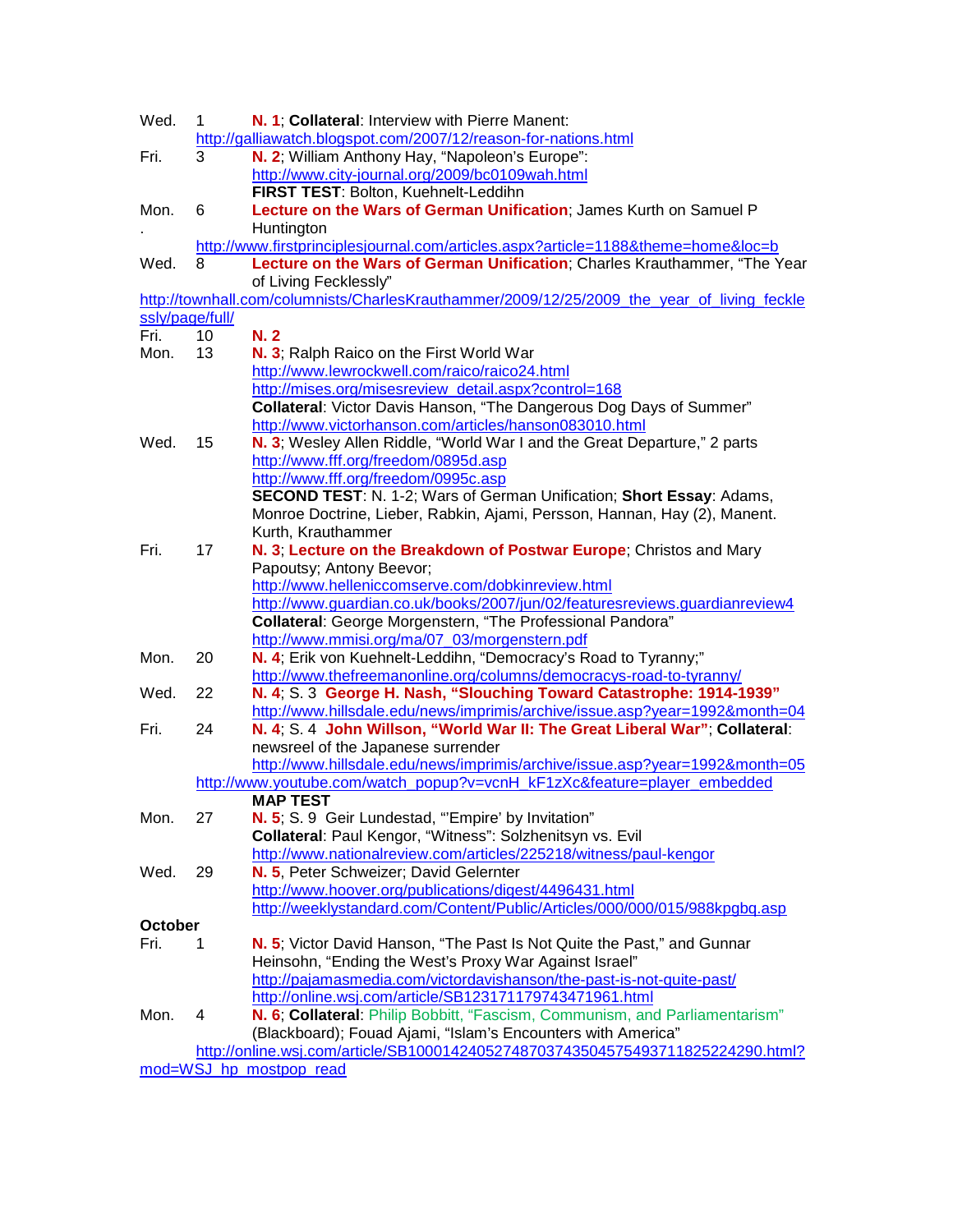| Wed.            | 6  | N. 6; Walter Russell Mead: http://blogs.the-american-                                                                     |
|-----------------|----|---------------------------------------------------------------------------------------------------------------------------|
|                 |    | interest.com/wrm/2010/06/08/goo-goo-genocidaires-the-blood-is-dripping-from-their-hands/                                  |
|                 |    | THIRD TEST: N. 3-5; Breakdown of Postwar Europe; Nash; Willson                                                            |
| Fri.            | 8  | N. 7; S. 10 James V. Schall, "When War Must Be the Answer"                                                                |
|                 |    | http://www.orthodoxytoday.org/articles6/SchallWar_old.php                                                                 |
| Mon.            | 11 | N. 7-8; James Kurth, "Defining Deterrence Down"                                                                           |
|                 |    | http://www.amconmag.com/2008/2008 02 25/feature.html                                                                      |
| Wed.            | 13 | N. 8; H. Introduction; Zhao Xiao:                                                                                         |
|                 |    | http://www.pbs.org/frontlineworld/stories/china_705/interview/xiao.html                                                   |
| Fri.            | 15 | <b>FALL BREAK</b>                                                                                                         |
| Mon.            | 18 | H. 1; John C. Hulsman, A. Wess Mitchell, "A Foreign Policy You Can't Refuse"                                              |
|                 |    | http://harpers.org/archive/2008/07/0082082                                                                                |
|                 |    | <b>Collateral:</b> Pax Corleone (the original version)                                                                    |
|                 |    | http://www.nationalinterest.org/Article.aspx?id=17008                                                                     |
| Wed.            | 20 | H. 2; Gordon C. Chang                                                                                                     |
|                 |    | http://online.wsj.com/article/SB10001424052970204488304574431973923773060.html?                                           |
|                 |    | mod=djemEditorialPage                                                                                                     |
|                 |    | http://pajamasmedia.com/blog/ending-vampire-tourism-in-china/                                                             |
| Fri.            | 22 | H. 3; Ian Williams http://www.atimes.com/atimes/China/KJ02Ad01.html                                                       |
|                 |    | FOURTH TEST: N. 6-8; Short Essay: Raico, Kuehnelt-Leddihn, Riddle,                                                        |
|                 |    | Papoutsy, Beevor, Lundestad, Schweizer, Gelernter, Hanson, Heinsohn. Bobbitt,                                             |
|                 |    | Ajami, Mead, Schall, Kurth                                                                                                |
| Mon.            | 25 | H. 4; Arifa Akbar book review: http://www.independent.co.uk/arts-                                                         |
|                 |    | entertainment/books/news/maos-great-leap-forward-killed-45-million-in-four-years-2081630.html                             |
| Wed.            | 27 | H. 5; R. J. Rummel, "War Isn't This Century's Biggest Killer"                                                             |
|                 |    | http://www.hawaii.edu/powerkills/WSJ.ART.HTM                                                                              |
|                 |    | http://www.hawaii.edu/powerkills/WSJ.TAB1.GIF                                                                             |
| Fri.            | 29 | H. 6; S. 11; Angelo M. Codevilla, "Advice to War Presidents" (Blackboard);                                                |
|                 |    |                                                                                                                           |
|                 |    | Review by Fred Iklé http://spectator.org/archives/2009/04/20/up-from-diplomacy                                            |
|                 |    | Collateral: Kosuke Takahashi, "China Scholars Enter Okinawa Fray"                                                         |
|                 |    | http://www.atimes.com/atimes/Japan/LJ23Dh01.html                                                                          |
| <b>November</b> |    |                                                                                                                           |
| Mon.            | 1  | H. 7; Robert D. Kaplan, "On Forgetting the Obvious"                                                                       |
|                 |    | http://www.the-american-interest.com/article.cfm?piece=289                                                                |
| Wed.            | 3  | N. 9; FIFTH TEST: H. Introduction-4                                                                                       |
| Fri.            | 5  | N. 9; Peter Foster on the Chinese military build-up:                                                                      |
|                 |    | http://www.telegraph.co.uk/news/worldnews/asia/china/5054485/China-says-US-defence-report-                                |
|                 |    | is-gross-distortion-of-facts.html                                                                                         |
| Mon.            | 8  | G. 1; James Kurth, "Pillars of the New American Century"                                                                  |
|                 |    | http://www.the-american-interest.com/article.cfm?piece=688                                                                |
| Wed.            | 10 | G. 1; Jeffrey Goldberg, "The U.N. Human Rights Council"                                                                   |
|                 |    | http://jeffreygoldberg.theatlantic.com/archives/2009/10/the_un_human_rights_council.php                                   |
|                 |    | <b>Andrew Bostom</b>                                                                                                      |
|                 |    | http://www.americanthinker.com/2009/09/apostasy_and_the_islamic_natio.html                                                |
| Fri.            | 12 | G. 2; David Solway, "The United Nations: Public Enemy Number One"                                                         |
|                 |    | http://pajamasmedia.com/blog/the-united-nations-public-enemy-number-one/                                                  |
|                 |    | Richard Baehr, "National Sovereignty and International Law"                                                               |
|                 |    | http://www.americanthinker.com/2009/10/national_sovereignty_and_inter.html                                                |
|                 |    |                                                                                                                           |
|                 |    | Collateral: Spengler, "How Radical Islam Might Defeat the West"<br>http://www.atimes.com/atimes/Middle_East/LD20Ak01.html |
| Mon.            | 15 | G.3;                                                                                                                      |
|                 |    | SIXTH TEST: H. 5-7, N. 9, Short Essays: Hulsman and                                                                       |
|                 |    | Mitchell, Chang, Williams, Akbar, Rummel, Foster, Kurth, Goldberg, Baehr                                                  |
| Wed.            | 17 | G. 4; Gordon C. Chang, "Smackdown in Seoul"                                                                               |
|                 |    | http://pajamasmedia.com/blog/smackdown-in-seoul-obama-gets-an-f-in-south-                                                 |